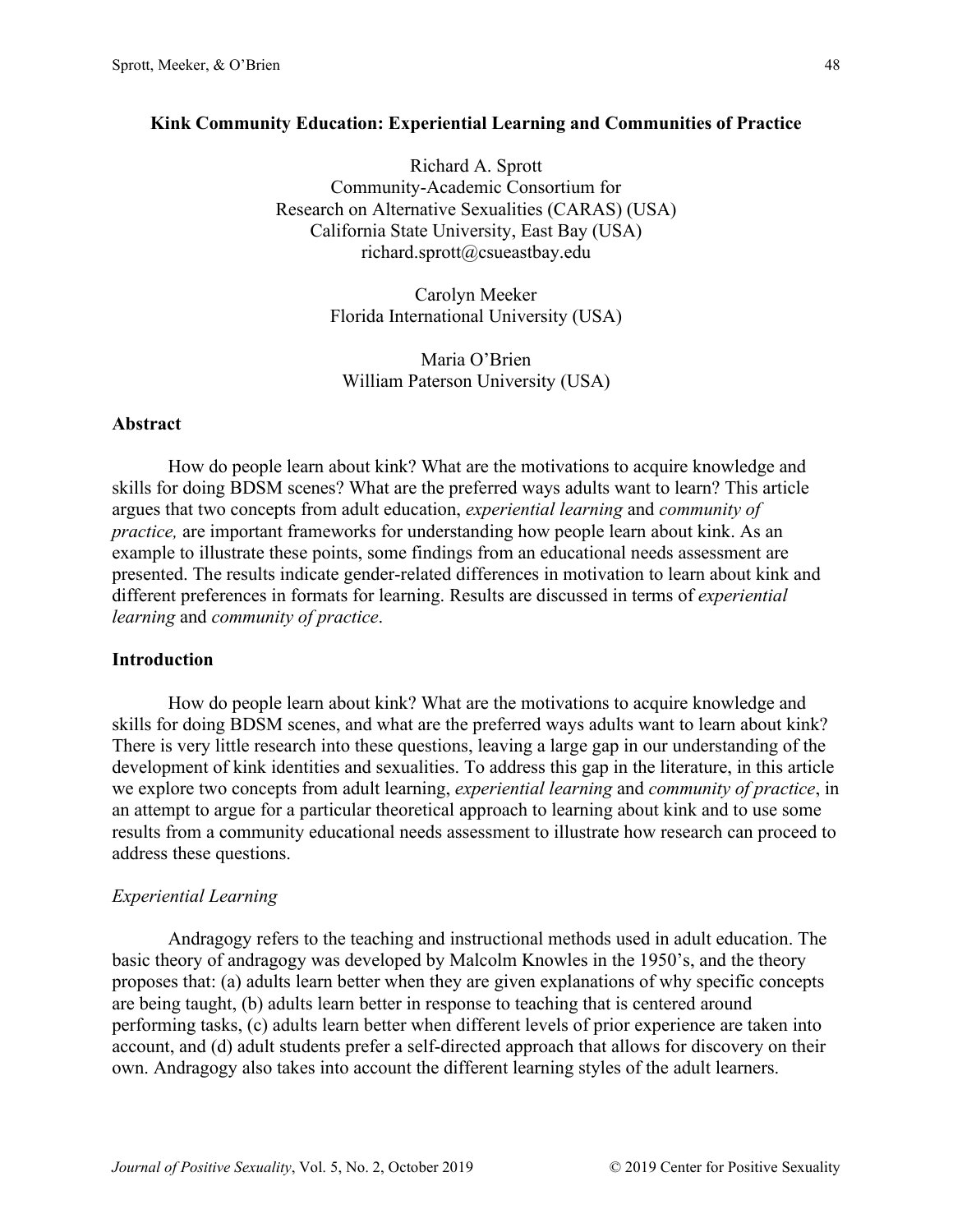Individuals who choose to learn about BDSM do so through strategies of self-directed learning (Knowles, 1975) and experiential learning (Kolb, 1984). Self-directed learning describes a process whereby an individual takes initiative to diagnose their learning needs, formulate goals for learning, and identify appropriate resources from which to learn. They also choose and implement learning strategies, and evaluate learning outcomes (Knowles, 1975). Individuals engage in a cycle of experiential learning (Kolb, 1984). First, they encounter a new experience or reinterpret an existing experience and learn by doing/feeling (concrete experience); then they reflect upon the experience (reflective observation); followed by forming new ideas or modifications to the existing ideas (abstract conceptualization); and finally apply the new ideas (active experimentation). For example, an individual might attend a BDSM workshop about rope bondage where they learn the basics of common ropes used for binding a person, how to tie knots, and where to safely place rope on a body. The attendee will consciously reflect upon their experience at the workshop and think about what they learned, possibly leading to new understandings of rope bondage or of themselves as they apply the new knowledge to future experiences. Further exploration of rope bondage might even lead to the formation of a new identity such as *rigger* or *rope bunny*.

Kolb's Experiential Learning Model (1984) suggests that individuals tend to prefer one of four learning styles: accommodator, assimilator, converger, or diverger. Individuals who prefer the accommodator style of learning tend to prefer doing things and learning through trial and error. They are attracted to new challenges, often rely on intuition rather than logic, and have a practical, experiential approach to learning. Individuals who prefer the assimilator style of learning tend to prefer using inductive reasoning, logic, and research. They often require clear explanations rather than practical opportunities, and might seem more interested in ideas and concepts, as opposed to people. Individuals who prefer the converger style of learning tend to prefer deductive reasoning, focus on specific problems, and deal with things rather than people. They are good at finding practical uses for ideas and theories. Individuals who prefer the diverger style of learning tend to prefer brainstorming and using their imagination, and are able to look at things from different perspectives. They tend to be interested in people and organizing information; prefer to watch rather than do; and gather information and use their imagination to solve problems.

# *Informal Learning Environments and Experiential Learning*

Adults learn within formal, non-formal, and informal environments (Livingstone, 2001). Formal environments are those in which a designated teacher provides a structured curriculum related to a pre-established body of knowledge: consider, for example, courses taken within a college degree program. The learning is often long-term and there are certain programdesignated requirements in order to participate. Non-formal environments are those in which a teacher facilitates opportunities for adults to learn about self-determined interests, as found in many adult and continuing education courses and workshops. The learning is often short-term and participants determine the requirements for joining. Non-formal learning is communityrelated, flexible, learner-centered, and self-governed. Informal environments are those in which a teacher or mentor facilitates learning without adhering to a structured body of knowledge or academic criteria for completion; this includes spontaneous and incidental learning. Informal learning often occurs within communities where members are able to observe and participate in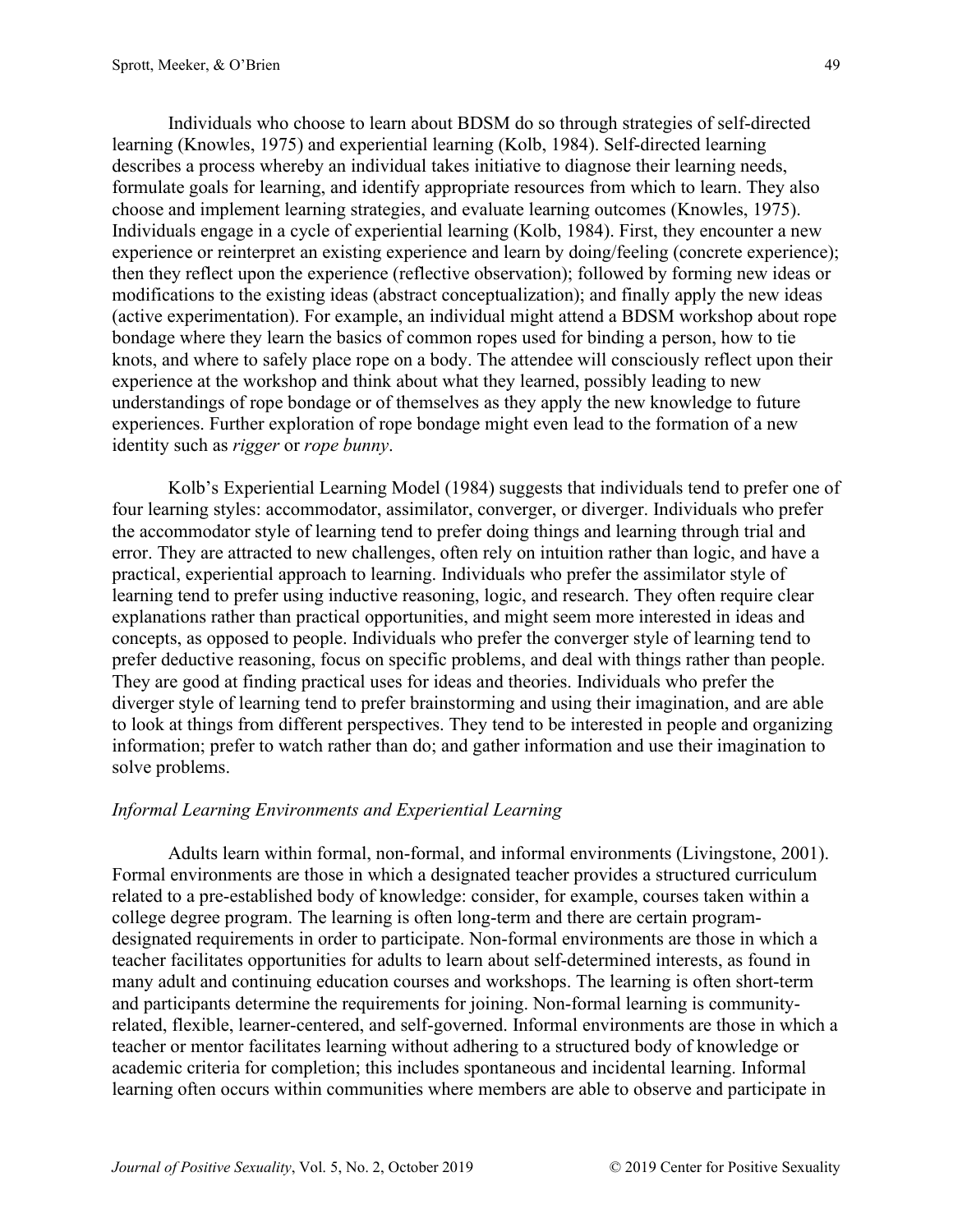social activities (Paradise & Rogoff, 2009). Schugurensky suggested that informal learning includes self-directed learning; incidental learning; and socialization, or tacit learning. Bennett (2012) expanded this conceptualization by outlining four modes of informal learning: (a) selfdirected learning, which is conscious and intentional; (b) incidental learning, which is conscious and unintentional; (c) tacit learning, which is non-conscious and unintentional; and (d) integrative, which is non-conscious and intentional.

# *Communities of Practice*

Communities of practice are "groups of people who share a concern or a passion for something they do and learn how to do it better as they interact regularly" (Wenger-Trayner  $\&$ Wenger-Trayner, 2015). The term refers to collective learning that occurs in a shared domain of knowledge or skill, and especially in a domain that is not recognized by general, mainstream society as something that one can be an "expert" about. So, the concept explicitly includes learning about something that is stigmatized, rejected, or devalued by general society, which would clearly apply to BDSM/kink practices and skills. A community of practice is built on joint activities and sharing of information, wherein people build relationships with each other to help each other in learning or skill acquisition—even if the practice itself may be done in private or done alone.

Lave and Wenger (1991) used the term as part of their work on apprenticeships in the area of sociocultural learning theory. Grappling with apprenticeships led to significant progress in the development of sociocultural theories of learning and development, paying attention to learning outside of a formal education structure or organization. Wenger-Trayner and others have argued that "learning is a process of identity formation, which is, becoming a different person, rather than primarily the acquisition of knowledge products" (as quoted in Omidvar  $\&$ Kislov, 2014, p. 267). The sociocultural theory is a learner-centered and constructivist approach to knowledge acquisition, wherein a person's development reflects their individual process of making sense of their experience of the world, which impacts their sense of self and their social identities, which in turn directs what they learn and how they learn. Education is seen as a selfdirected process, ultimately; learning comes from intrinsic motivations and not from extrinsic pressures and influences.

This framework is useful in thinking about how people develop knowledge, acquire skills, and construct identities as they learn about kink/BDSM practices. In fact, BDSM has been described as having social networks that are "private communities of practice," where members share specialized knowledge, technical knowledge, vocabulary and terms for self-identification, and complex interactional styles (Busbee, 2008). Some learn BDSM in the context of informal social/educational groups, while some learn through personal relationships like mentoring or with sexual partners. A framework that focuses on relational qualities and contexts, especially when there is no formal organization or system, is relevant to the kinds of learning and development people experience in terms of kink/BDSM.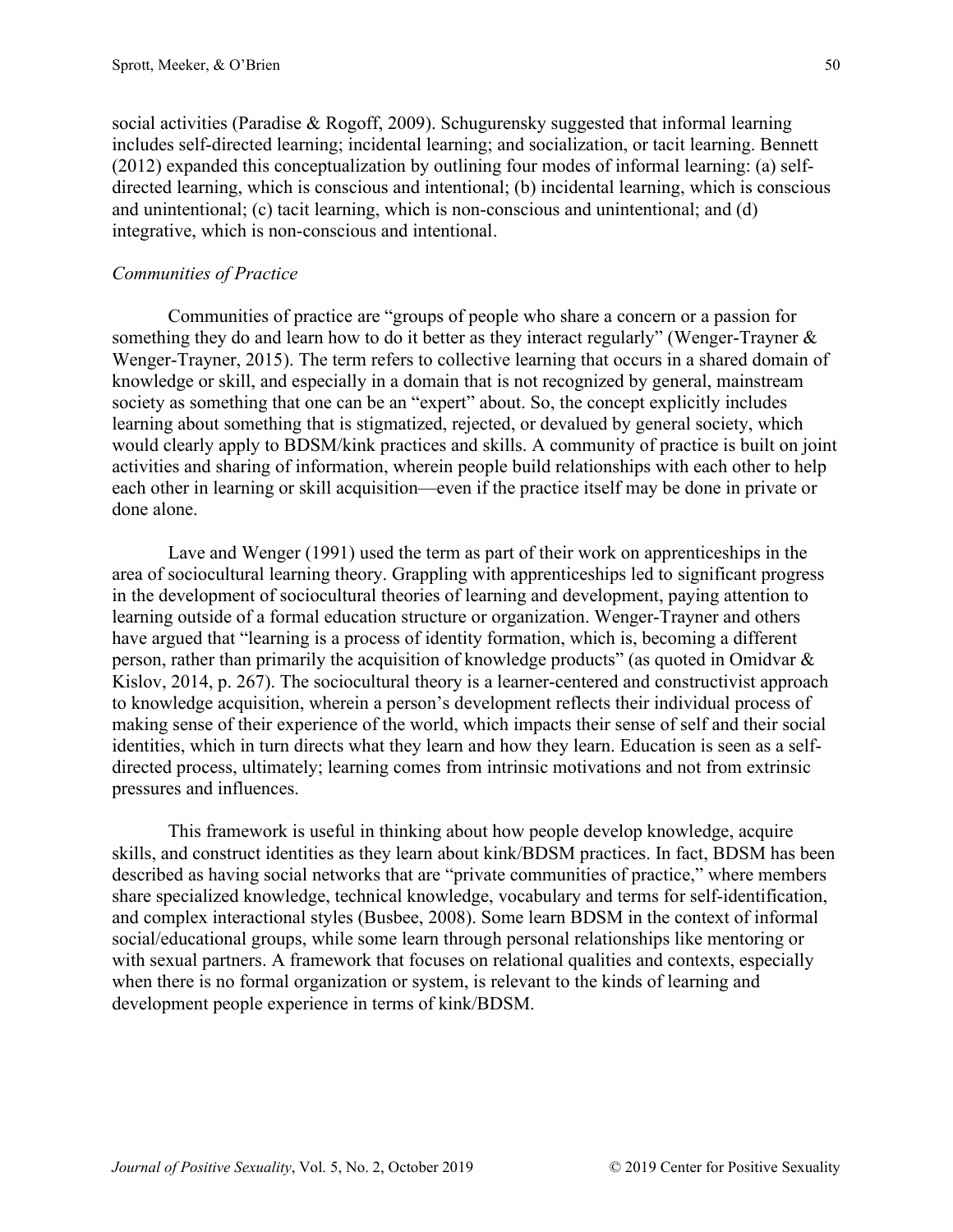### *Sex Education in Adulthood*

It should be noted that there is very little research about adult learning when it comes to sexuality topics or domains, a gap which is starting to be addressed in the past 15 years. A number of studies report on sex education for adults with developmental disabilities (e.g., Doughty, Race & Emery, 2017). Other studies have investigated adult sex-related retail settings as places where adult sex education occurs (Herbenick & Reece, 2009; Reece, Herbenick & Sherwood-Puzzello, 2004). Nodulman (2016) reported how a small chain of adult sexual retail stores in the San Francisco Bay Area, Good Vibrations, educated customers, and found that a framework of "coaching" captured the different dimensions of the education that went on in this setting: a shared responsibility for learning between coach and client; respecting the agency of the client; recognition that clients have different motivations and goals for learning; and emphasis on fun and pleasure as an important part of the process of learning.

#### *A Community Educational Needs Assessment*

To help illustrate how *experiential learning* and *community of practice* are important concepts in future work investigating how people learn about kink, we present some findings from a community educational needs assessment. In 2009, CARAS (the Community-Academic Consortium for Research on Alternative Sexualities) conducted an educational needs assessment for the BDSM/kink communities, at the urging of some community members and leaders. The needs assessment was focused on three questions: How do most people get their BDSM education? What do most people want in their BDSM education? How does it compare to other kinds of adult education? The needs assessment was not driven by any theoretical concern, nor was it guided by any theory in designing the survey. However, we feel that presenting some results from the needs assessment can bring up some interesting questions for future research. Technically, a needs assessment is not a research project, as it does not attempt to build a theory, nor are the results expected to apply to a wider population. But the results might be useful for generating research projects, and can help in the development of the practice of education, especially for educators within BDSM/kink communities.

#### **Methods**

In the Fall of 2007, after a presentation about CARAS to a leather/kink community event, a person approached the first author and asked that CARAS conduct an educational needs assessment of the leather/kink community. Discussion by the staff and Board of CARAS about this possible project ensued, and it was adopted by CARAS in keeping with its central value of being a community-based research support organization.

CARAS pulled together two teams to work on the needs assessment project. The needs assessment was designed through the work of a Technical Team and the input and feedback of a Community Advisory Team. The Technical Team included Richard A. Sprott, Ph.D. (Project Leader), Robert Bienvenu, Ph.D., CIP, Robert Gifford, Ph.D., and Charles Glickman, Ph.D. The community advisory committee included (alphabetical): Laura Antoniou, Daddy Bo, JoAnn Kokindo, Jack McGeorge, Midori, Jack Rinella, Race Bannon and Travis Wilson. The teams worked on the assessment survey and the planned process for outreach and recruitment of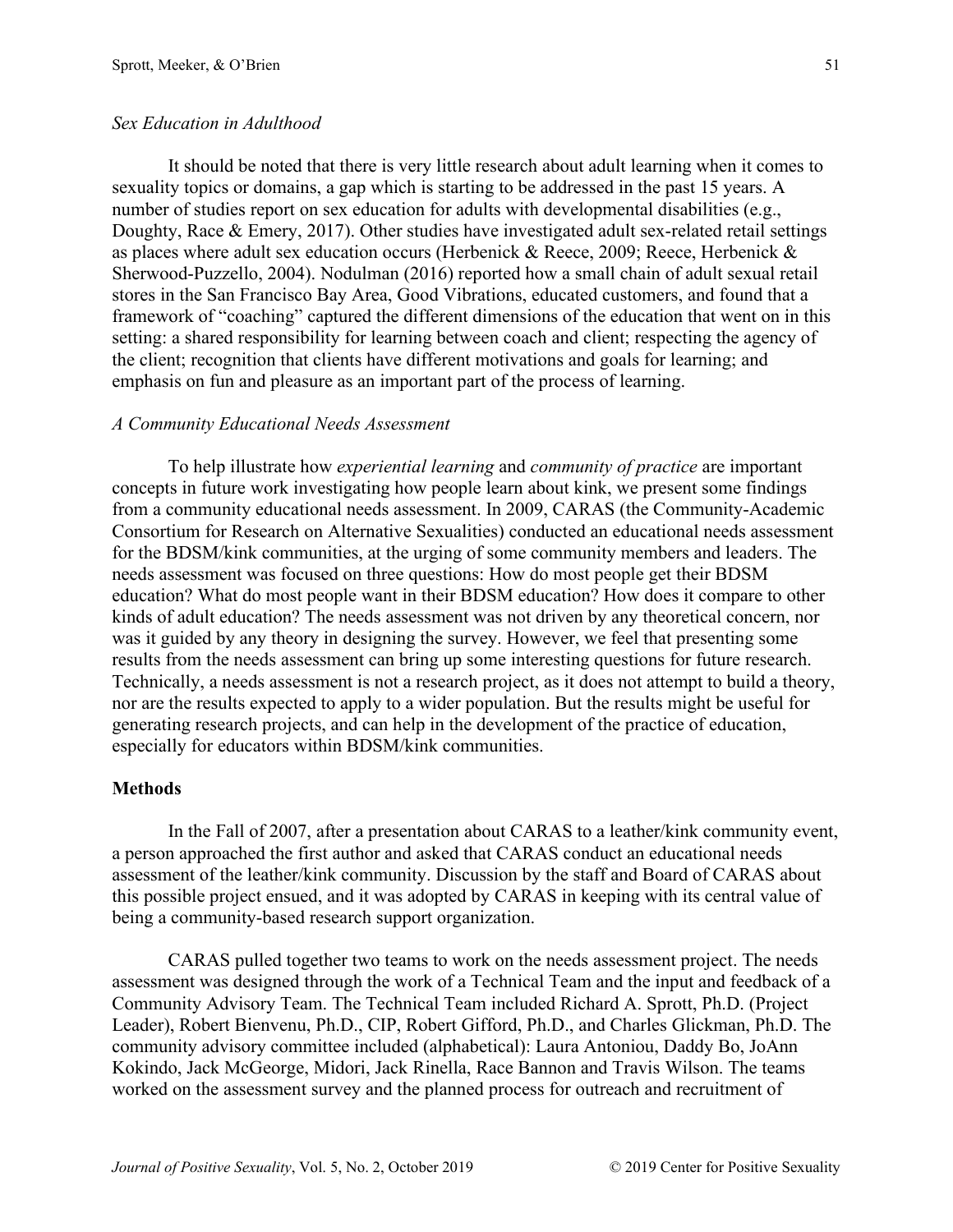community members to participate in the educational needs assessment through most of 2008. When ready, after the survey was reviewed and evaluated by the community advisory committee, the survey went live in February of 2009 and remained open until the end of July 2009.

The CENA survey included questions about community involvement ("Currently, do you have membership in a BDSM organization or social group?"; "In the past 12 months, how many BDSM educational events have you attended?"), preferences in formats for learning (group size, mentorship, type of format for presenting information such as speakers or hands-on workshops), motivations for attending educational events, and questions about costs ("Have you not attended a BDSM educational event because it was not affordable?"; "On average, how much money do you spend to attend BDSM educational events in a year (both travel and registrations, for the entire year)?").

# **Results of the CENA Survey**

1,649 people started the survey. Some surveys were not completed or involved people who had never attended a BDSM educational event produced by a BDSM organization. This left 1,405 usable surveys for the main analysis, resulting in an attrition rate of 14.8% in lost or unusable surveys.

The demographics of the participants covered a wide range of sexual orientations and genders, but was 90.4% White in racial/ethnic makeup. On average, participants had been involved in leather/kink for 9.28 years, and 79% belonged to a BDSM organization. The needs assessment reflects a very specific portion of the leather/kink communities and does not represent all leather/kink/BDSM community members.

### **Rating of "Important" Sources of Education about BDSM**

Table 1 presents the rating of importance of different sources of information and education concerning BDSM practices in 2009, comparing cisgender women, cisgender men, and transgender people.

Table 2 presents a one-way analysis of variance, comparing differences in the ratings of importance between the gender identity groups of cisgender women, cisgender men and transgender people. For cisgender men, magazines and DVDs were more important sources than for cisgender women, and workshops and national conferences were more important sources for cisgender women than cisgender men. Transgender people did not differ from either cisgender men or cisgender women, in this analysis, but any differences may be masked by the low number of transgender participants in the educational needs assessment survey.

# *Motivations for Learning*

Five different motivations were identified by the participants for attending leather/BDSM/kink community educational events: (a) to have fun, (b) to enter the kink community, (c) to maintain relationships within the community, (d) to learn new skills, and (e) to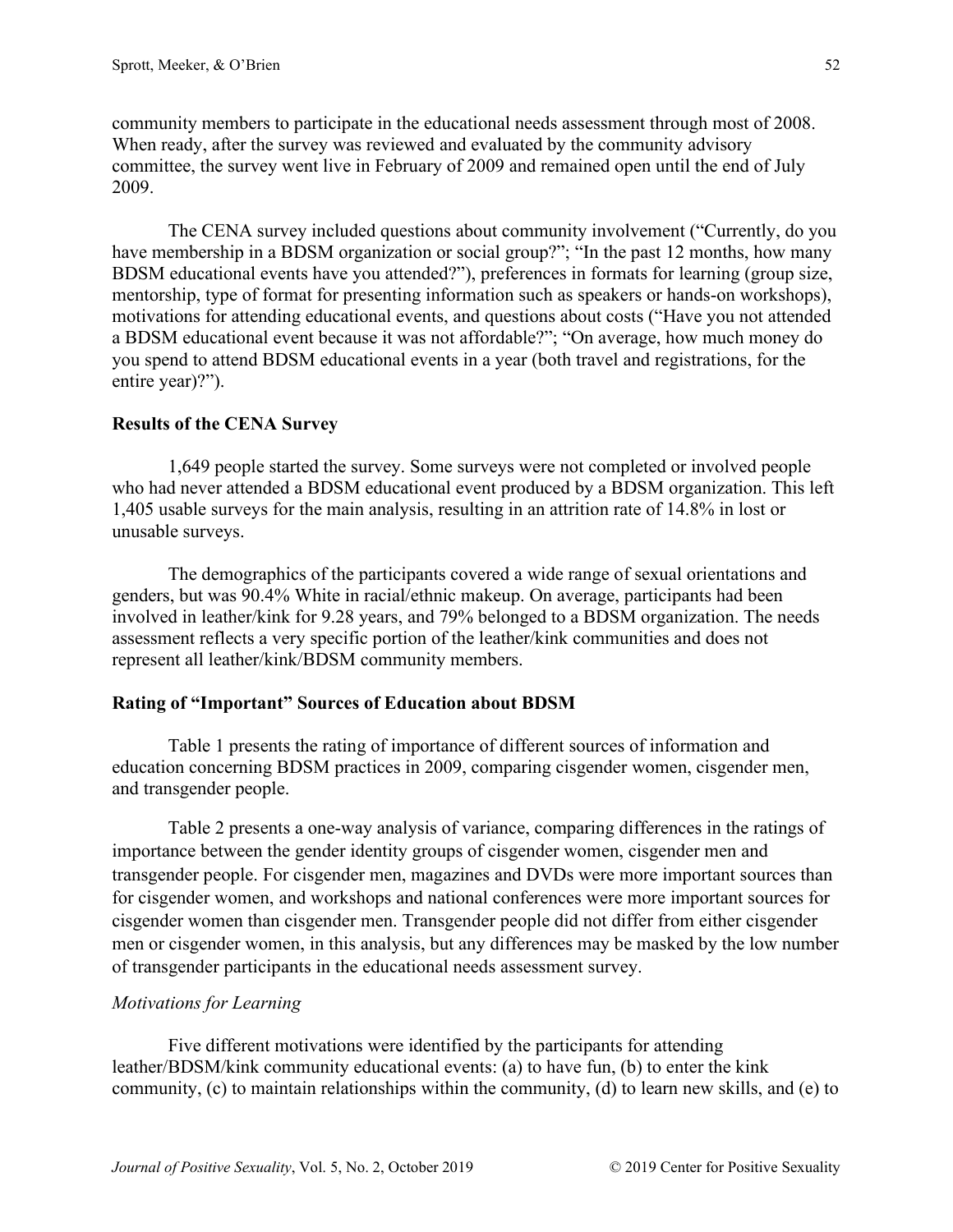Ratings of Importance of Sources of BDSM Education, by Gender

|                               |                    | $\boldsymbol{n}$ | Mean   | Std.      |
|-------------------------------|--------------------|------------------|--------|-----------|
|                               |                    |                  |        | Deviation |
| Internet sites                | Cisgender women    | 389              | 3.1311 | 1.01320   |
|                               | Cisgender men      | 284              | 3.1866 | 1.10429   |
|                               | Transgender people | 29               | 2.9655 | 1.05162   |
| Workshops                     | Cisgender women    | 390              | 4.0769 | .85699    |
|                               | Cisgender men      | 283              | 3.7703 | .96402    |
|                               | Transgender people | 29               | 3.8621 | 1.09297   |
| <b>Books</b>                  | Cisgender women    | 389              | 3.5116 | .98074    |
|                               | Cisgender men      | 282              | 3.4645 | .95475    |
|                               | Transgender people | 29               | 3.4828 | 1.18384   |
| Magazines                     | Cisgender women    | 388              | 1.9562 | 1.07863   |
|                               | Cisgender men      | 283              | 2.3816 | 1.18319   |
|                               | Transgender people | 29               | 2.1034 | 1.17549   |
| Mentoring from friend         | Cisgender women    | 391              | 3.8517 | 1.15625   |
|                               | Cisgender men      | 281              | 3.9431 | 1.10694   |
|                               | Transgender people | 29               | 3.8621 | 1.05979   |
| Mentoring from sexual partner | Cisgender women    | 390              | 3.4590 | 1.24694   |
|                               | Cisgender men      | 281              | 3.6406 | 1.24885   |
|                               | Transgender people | 29               | 3.6207 | 1.17758   |
| National conference           | Cisgender women    | 386              | 3.5699 | 1.24693   |
|                               | Cisgender men      | 279              | 3.1864 | 1.22959   |
|                               | Transgender people | 28               | 3.7857 | .95674    |
| DVD "how to"                  | Cisgender women    | 388              | 1.9072 | 1.03761   |
|                               | Cisgender men      | 282              | 2.3440 | 1.16539   |
|                               | Transgender people | 29               | 1.8276 | 1.22675   |
| DVD porn                      | Cisgender women    | 381              | 1.5144 | .85405    |
|                               | Cisgender men      | 277              | 1.9747 | 1.13064   |
|                               | Transgender people | 29               | 1.5172 | .91107    |

Mean  $=$  rating score means, where  $1 =$  not important at all,  $5 =$  most important

look for personal and play relationships. Participants were allowed to rate each motivation separately from the others on a 5-point Likert scale, with  $0 =$  not important at all to  $4 =$  most important. Table 3 presents the number of participants who rated a particular motivation to be "most important" in the list of possible motivations:

*Gender differences in preferences and motivations for learning.*

Of the sample, 44% identified as male, 55% identified as female, and 4% identified as transgender. Table 4 presents the differences in rating motivations for attending a BDSM educational event.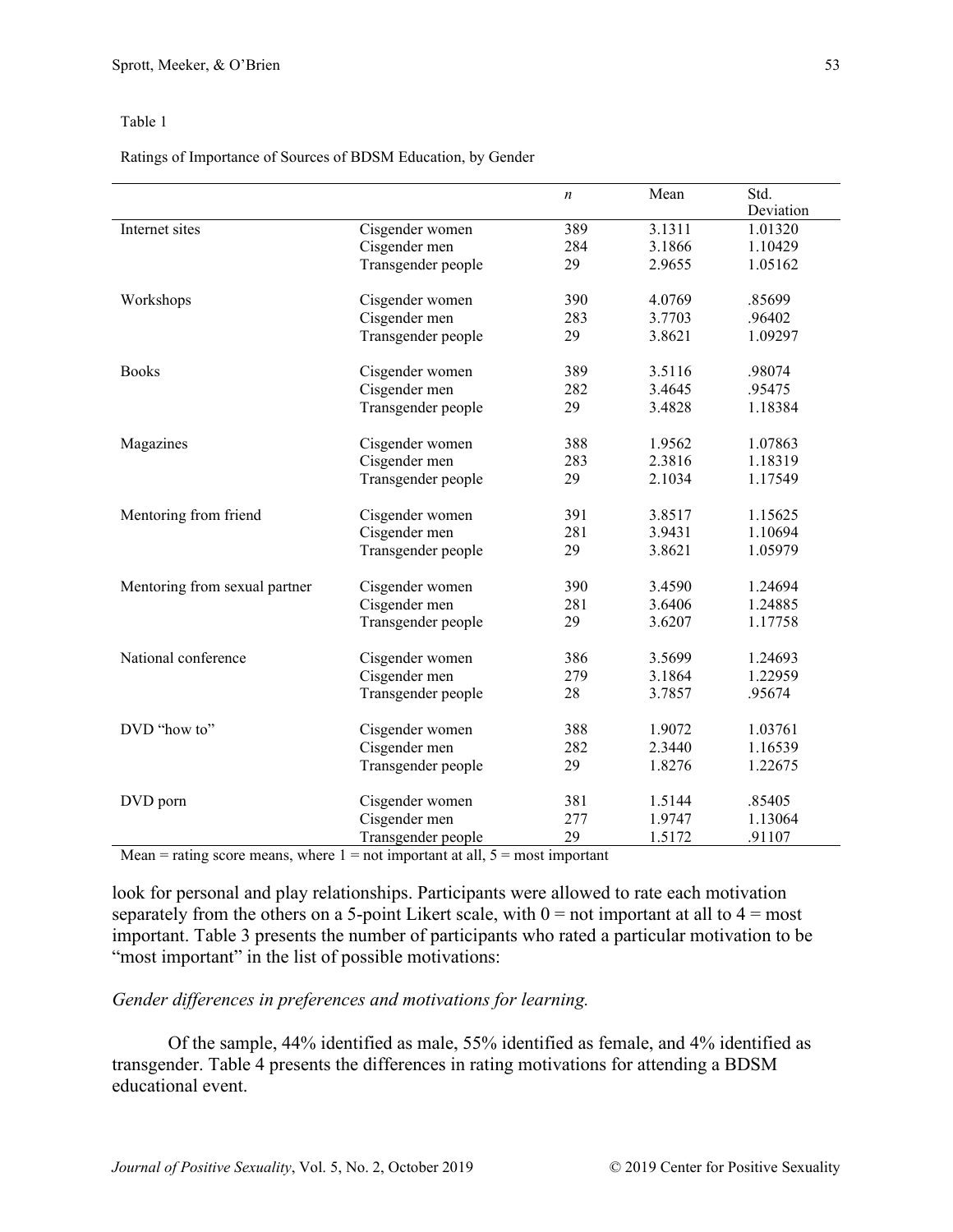One Way Analysis of Variance for Sources of Information about Kink, by Gender

|                               |                | Sum of   | df             | Mean   | $\boldsymbol{F}$ | Sig. |
|-------------------------------|----------------|----------|----------------|--------|------------------|------|
|                               |                | Squares  |                | Square |                  |      |
| Internet sites                | Between groups | 1.499    | $\overline{2}$ | .750   | .677             | .509 |
|                               | Within groups  | 774.388  | 699            | 1.108  |                  |      |
|                               | Total          | 775.887  | 701            |        |                  |      |
| Workshops                     | Between groups | 15.622   | $\overline{2}$ | 7.811  | 9.394            | .000 |
|                               | Within groups  | 581.211  | 699            | .831   |                  |      |
|                               | Total          | 596.833  | 701            |        |                  |      |
| <b>Books</b>                  | Between groups | .364     | 2              | .182   | .190             | .827 |
|                               | Within groups  | 668.585  | 697            | .959   |                  |      |
|                               | Total          | 668.949  | 699            |        |                  |      |
| Magazines                     | Between groups | 29.648   | $\overline{2}$ | 14.824 | 11.692           | .000 |
|                               | Within groups  | 883.729  | 697            | 1.268  |                  |      |
|                               | Total          | 913.377  | 699            |        |                  |      |
| Mentoring from friend         | Between groups | 1.387    | 2              | .694   | .540             | .583 |
|                               | Within groups  | 895.934  | 698            | 1.284  |                  |      |
|                               | Total          | 897.321  | 700            |        |                  |      |
| Mentoring from sexual partner | Between groups | 5.590    | 2              | 2.795  | 1.803            | .166 |
|                               | Within groups  | 1080.369 | 697            | 1.550  |                  |      |
|                               | Total          | 1085.959 | 699            |        |                  |      |
| National conference           | Between groups | 27.639   | $\overline{2}$ | 13.819 | 9.137            | .000 |
|                               | Within groups  | 1043.634 | 690            | 1.513  |                  |      |
|                               | Total          | 1071.273 | 692            |        |                  |      |
| DVD how to                    | Between groups | 33.081   | 2              | 16.541 | 13.698           | .000 |
|                               | Within groups  | 840.432  | 696            | 1.208  |                  |      |
|                               | Total          | 873.514  | 698            |        |                  |      |
| DVD porn                      | Between groups | 34.995   | 2              | 17.497 | 18.322           | .000 |
|                               | Within groups  | 653.235  | 684            | .955   |                  |      |
|                               | Total          | 688.230  | 686            |        |                  |      |

Some gender differences were found related to motivations for learning. Male-identified participants rated finding play partners and finding intimate relationships as more important to them, compared to female-identified participants. Female-identified participants favored supporting community, meeting people and to hear a particular speaker. These were classified together as maintaining community connections and relationships as a category. Transgender respondents were not different from either male or female identified respondents in two-way comparisons; this may be due to the assessment's lack of power to detect differences because of the low number of transgender-identified participants.

Gender differences were also found with respect to format preference. Male-identified people preferred learning in smaller groups, more hands-on experience, and preferred learning in private or BDSM community spaces. Female-identified people preferred learning in larger groups, more talk-based learning than hands-on, and preferred learning in public spaces.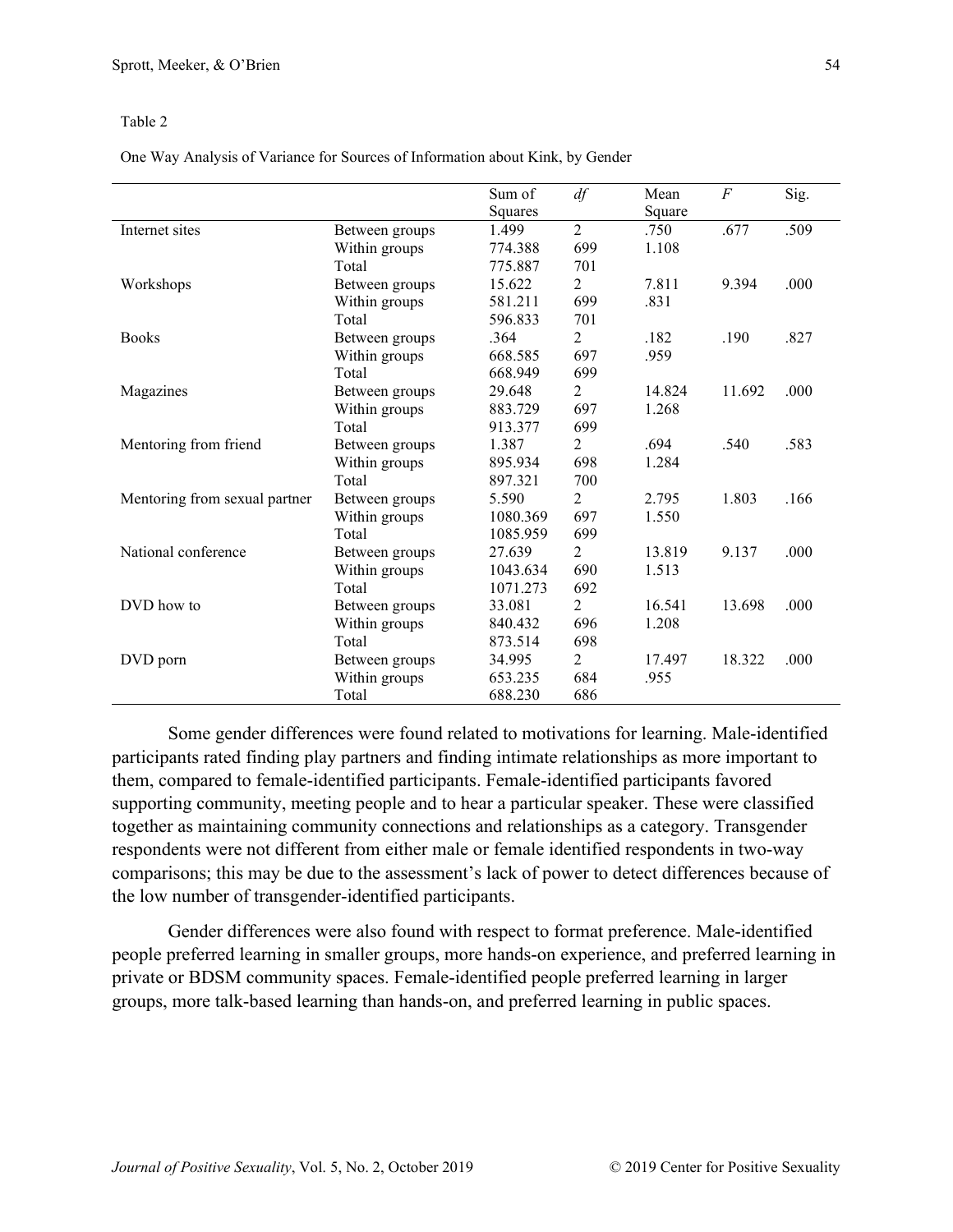Ratings of importance of motivations or reasons to attend a BDSM educational event

|                                             |                    | $\boldsymbol{n}$ | Mean   | Std.<br>Deviation |
|---------------------------------------------|--------------------|------------------|--------|-------------------|
| To learn a new kink, new scene, new         | Cisgender women    | 389              | 3.5758 | 1.09711           |
| technique                                   | Cisgender men      | 281              | 3.5445 | 1.12709           |
|                                             | Transgender people | 28               | 3.8571 | 1.14550           |
| To hear a particular speaker / presenter    | Cisgender women    | 389              | 3.5990 | 1.05449           |
|                                             | Cisgender men      | 281              | 3.2811 | 1.06367           |
|                                             | Transgender people | 28               | 3.5000 | 1.10554           |
| To meet other people interested in the      | Cisgender women    | 390              | 3.6590 | 1.01359           |
| topic                                       | Cisgender men      | 279              | 3.8172 | .98856            |
|                                             | Transgender people | 28               | 3.7143 | 1.01314           |
| To explore the BDSM community               | Cisgender women    | 390              | 3.6308 | 1.11179           |
|                                             | Cisgender men      | 279              | 3.6022 | 1.13296           |
|                                             | Transgender people | 27               | 3.3333 | 1.27098           |
| To meet potential BDSM play partners        | Cisgender women    | 390              | 2.2487 | 1.22619           |
|                                             | Cisgender men      | 280              | 2.9143 | 1.40906           |
|                                             | Transgender people | 28               | 2.5000 | 1.23228           |
| To meet a potential partner or partners for | Cisgender women    | 388              | 2.0026 | 1.20185           |
| ongoing intimate relationships              | Cisgender men      | 281              | 2.4591 | 1.37293           |
|                                             | Transgender people | 28               | 2.4286 | 1.19965           |
| To network for professional or work-        | Cisgender women    | 389              | 1.9743 | 1.24120           |
| related reasons                             | Cisgender men      | 281              | 1.8577 | 1.18970           |
|                                             | Transgender people | 28               | 2.2500 | 1.45615           |
| To connect with old friends and             | Cisgender women    | 388              | 3.5490 | 1.20300           |
| acquaintances                               | Cisgender men      | 280              | 3.2857 | 1.29673           |
|                                             | Transgender people | 27               | 3.5926 | 1.50024           |
| To support the BDSM community               | Cisgender women    | 389              | 3.7455 | 1.03770           |
| organization                                | Cisgender men      | 280              | 3.5286 | 1.06386           |
|                                             | Transgender people | 28               | 3.7143 | 1.18187           |
| To learn how to do something that a         | Cisgender women    | 388              | 3.3170 | 1.20293           |
| partner wants / likes to do                 | Cisgender men      | 280              | 3.3857 | 1.26483           |
|                                             | Transgender people | 28               | 2.9643 | 1.20130           |
| To do something fun                         | Cisgender women    | 390              | 4.2462 | .84289            |
|                                             | Cisgender men      | 282              | 4.1312 | .93972            |
|                                             | Transgender people | 28               | 4.0000 | .98131            |

Mean  $=$  rating score averages, where  $1 =$  not important at all,  $5 =$  most important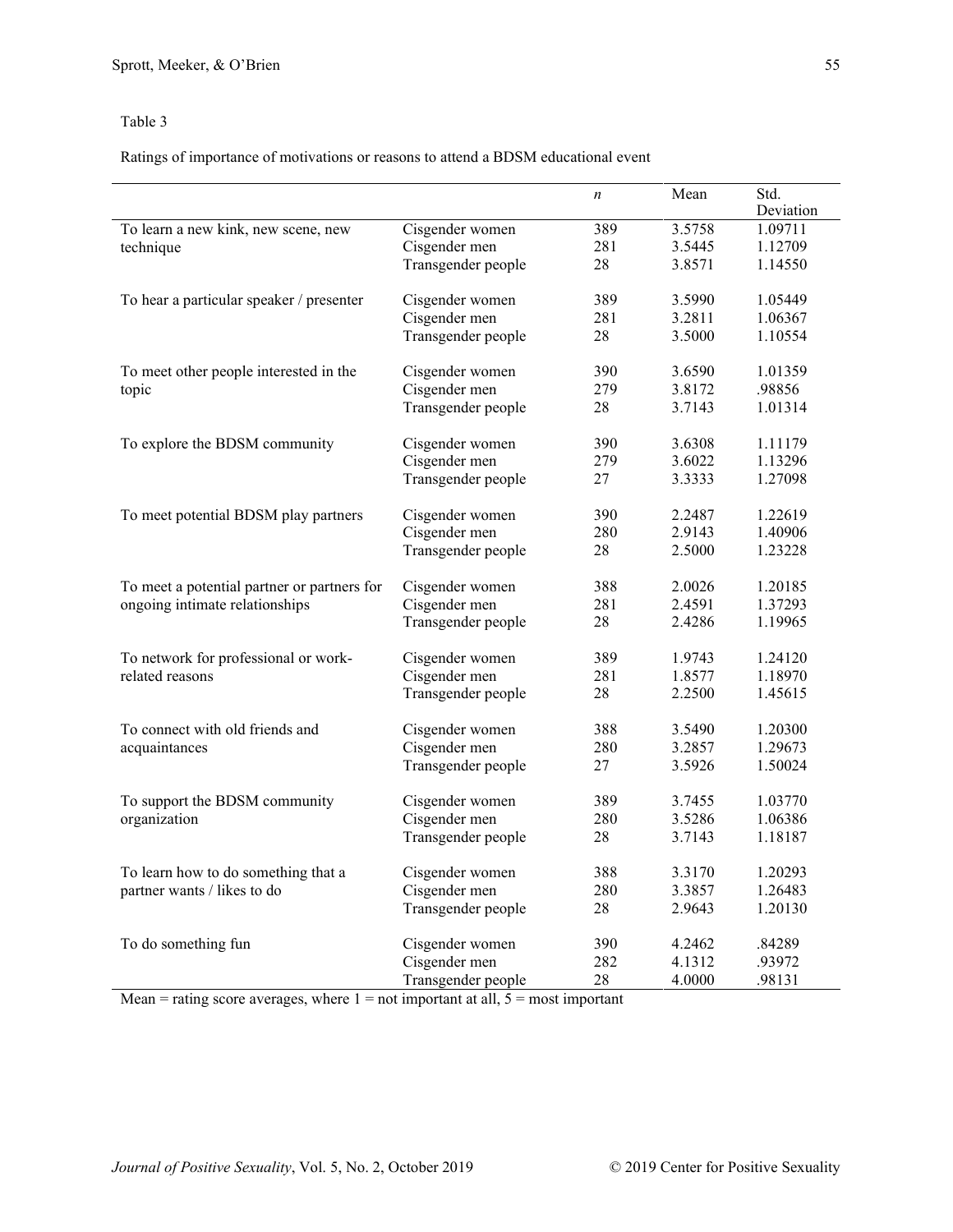One-way Analysis of Variance for Sources of Information about Kink, by gender

|                                          |                | Sum of   | df             | Mean   | $\boldsymbol{F}$ | Sig. |
|------------------------------------------|----------------|----------|----------------|--------|------------------|------|
|                                          |                | Squares  |                | Square |                  |      |
| To learn a new kink, new scene, new      | Between groups | 2.491    | $\overline{2}$ | 1.245  | 1.009            | .365 |
| technique                                | Within groups  | 858.135  | 695            | 1.235  |                  |      |
|                                          | Total          | 860.626  | 697            |        |                  |      |
| To hear a particular speaker / presenter | Between groups | 16.512   | 2              | 8.256  | 7.345            | .001 |
|                                          | Within groups  | 781.230  | 695            | 1.124  |                  |      |
|                                          | Total          | 797.742  | 697            |        |                  |      |
| To meet other people interested in the   | Between groups | 4.075    | 2              | 2.038  | 2.023            | .133 |
| topic                                    | Within groups  | 699.035  | 694            | 1.007  |                  |      |
|                                          | Total          | 703.110  | 696            |        |                  |      |
| To explore the BDSM community            | Between groups | 2.249    | 2              | 1.124  | .886             | .413 |
|                                          | Within groups  | 879.669  | 693            | 1.269  |                  |      |
|                                          | Total          | 881.918  | 695            |        |                  |      |
| To meet potential BDSM play partners     | Between groups | 72.219   | 2              | 36.109 | 21.271           | .000 |
|                                          | Within groups  | 1179.817 | 695            | 1.698  |                  |      |
|                                          | Total          | 1252.036 | 697            |        |                  |      |
| To meet a potential partner or partners  | Between groups | 35.436   | 2              | 17.718 | 10.924           | .000 |
| for ongoing intimate relationships       | Within groups  | 1125.634 | 694            | 1.622  |                  |      |
|                                          | Total          | 1161.070 | 696            |        |                  |      |
| To network for professional or work-     | Between groups | 5.052    | 2              | 2.526  | 1.670            | .189 |
| related reasons                          | Within groups  | 1051.299 | 695            | 1.513  |                  |      |
|                                          | Total          | 1056.351 | 697            |        |                  |      |
| To connect with old friends and          | Between groups | 11.886   | $\overline{2}$ | 5.943  | 3.781            | .023 |
| acquaintances                            | Within groups  | 1087.731 | 692            | 1.572  |                  |      |
|                                          | Total          | 1099.617 | 694            |        |                  |      |
| To support the BDSM community            | Between groups | 7.757    | 2              | 3.879  | 3.490            | .031 |
| organization                             | Within groups  | 771.290  | 694            | 1.111  |                  |      |
|                                          | Total          | 779.047  | 696            |        |                  |      |
| To learn how to do something that a      | Between groups | 4.679    | 2              | 2.340  | 1.551            | .213 |
| partner wants / likes to do              | Within groups  | 1045.315 | 693            | 1.508  |                  |      |
|                                          | Total          | 1049.994 | 695            |        |                  |      |
| To do something fun                      | Between groups | 3.215    | $\overline{2}$ | 1.608  | 2.035            | .131 |
|                                          | Within groups  | 550.515  | 697            | .790   |                  |      |
|                                          | Total          | 553.730  | 699            |        |                  |      |

### *Length of BDSM involvement and preferences for learning.*

We asked participants when they first attended a kink educational event as one way to measure the length of their "kink career" that was relevant to an educational needs assessment from a community perspective. Only one correlation between length of community involvement and preferences for educational format was significant: The longer the involvement, the less important was the *demonstration* format for kink education.

In terms of sources for information and education, there were significant negative correlations between length of involvement and use of internet sites and workshops (internet sites and workshops were more important for people early in their kink careers), and positive correlations for magazines and national events (these were more important for people who started their kink education earlier than the advent of the Internet).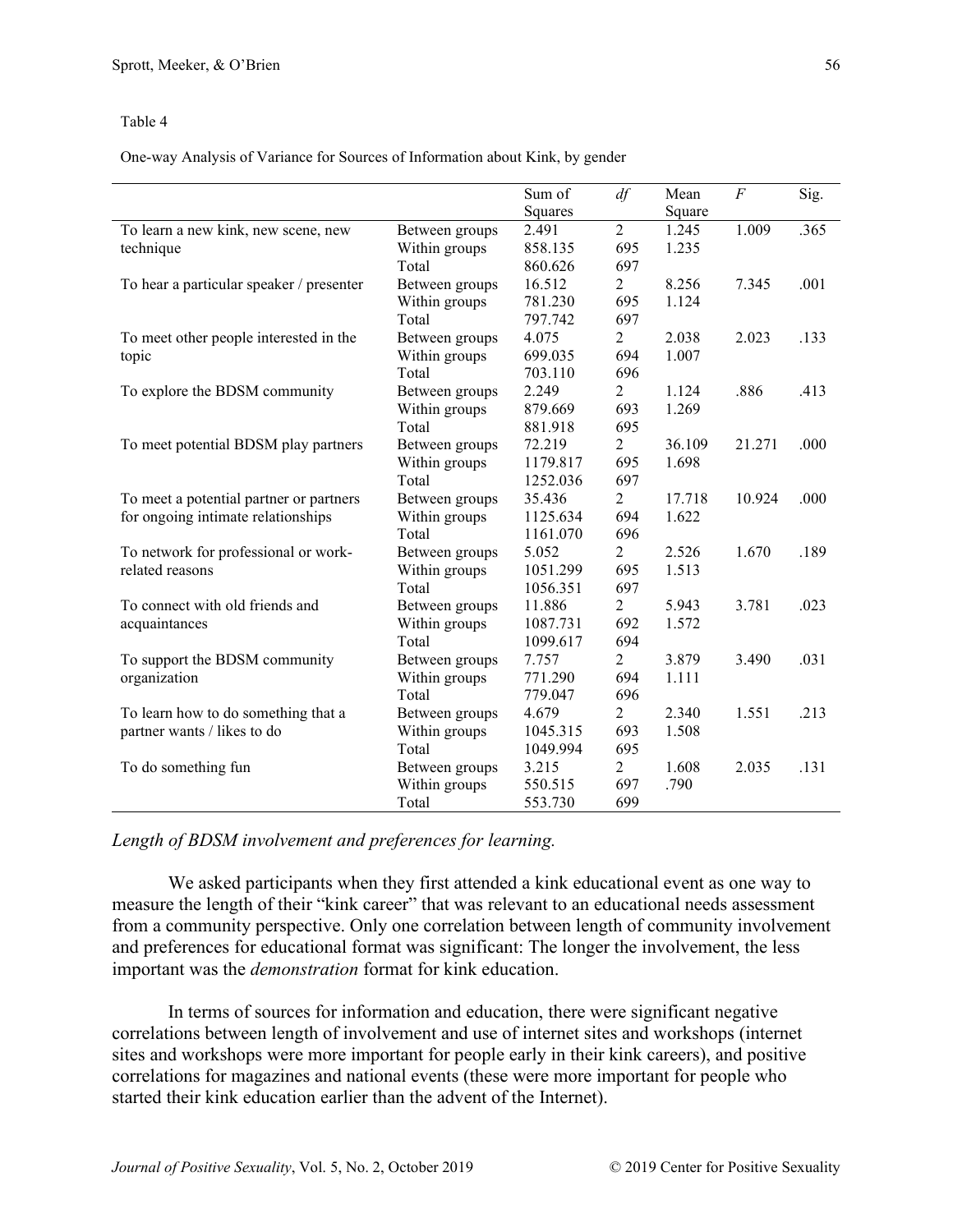### **Discussion**

Kink/BDSM educational workshops, meetings and mentoring involve *experiential learning*, are part of an education that is self-directed by learners, and can be productively understood as a *community of practice*. These educational concepts can illuminate why workshops and mentoring are the most important formats and sources of information and learning about kink, and why "having fun" and entering/maintaining community are important motivations for learning beyond the desire to acquire specific BDSM skills. These characteristics of kink/BDSM learning suggest that acquiring skills and knowledge about BDSM techniques and kink practices should be seen in the context of a person's sexual identity development.

If identity development is a core process in adult learning about kink/BDSM, it should not be surprising that intersectionality of social identities will affect the learning process. The results of the 2009 Community Educational Needs Assessment found gender differences in people's preferences for formats for learning about kink, and in motivations for learning about kink, but no gender differences in sources of information about kink. Men and women generally participate in lifelong learning at similar rates (Boeren, 2011) but often have different motivations and styles of learning (Leathwood, 2006; Grover & Miller, 2014). In the CENA survey, male-identified people were motivated more by personal one-on-one reasons, while female-identified people were motivated by community reasons, and this also carried over to their preferred formats for learning, with males preferring more private, one-on-one experiential learning in BDSM spaces, whereas females preferred more public spaces, group formats and speaker/discussion activities. These results support Leathwood's (2006) assertion that lifelong learning practice is gendered and Grover and Miller's (2014) findings that women are more likely than men to participate in informal discussions and meetings. Because men and women tend to have different motivations for learning and prefer different formats, educators should examine their own assumptions about gender and learning and experiment with diverse strategies to facilitate learning.

It seems, however, that a specific gender difference in adult learning format preferences and motivations might not translate across all disciplines or domains. These gender differences also attest to how processes of identity are critically important to understand how people manage and direct their own learning as adults. However, it is clear that the gender differences found in the CENA project are not similar to the gender differences in learning styles found by previous studies of science education (Heffler, 2001; Tindall and Hamil, 2004). Is there something different about kink as a domain of knowledge and practice as opposed to other domains or disciplines, leading to differences in learning styles favored or preferred by different genders?

Length of involvement in kink community events also correlated with less preference for one type of format in learning about kink: the use of demonstrations about skills and scenes. Demonstrations involve an expert or mentor performing a particular BDSM technique while a group of novices observe; given the importance of felt experience during a BDSM scene in order to know if one is doing it well, demonstrations as a format would be limited in its effectiveness in teaching/learning a skill. In the survey, length of involvement in the kink community also reflected some generational differences in sources of information, with magazines important for